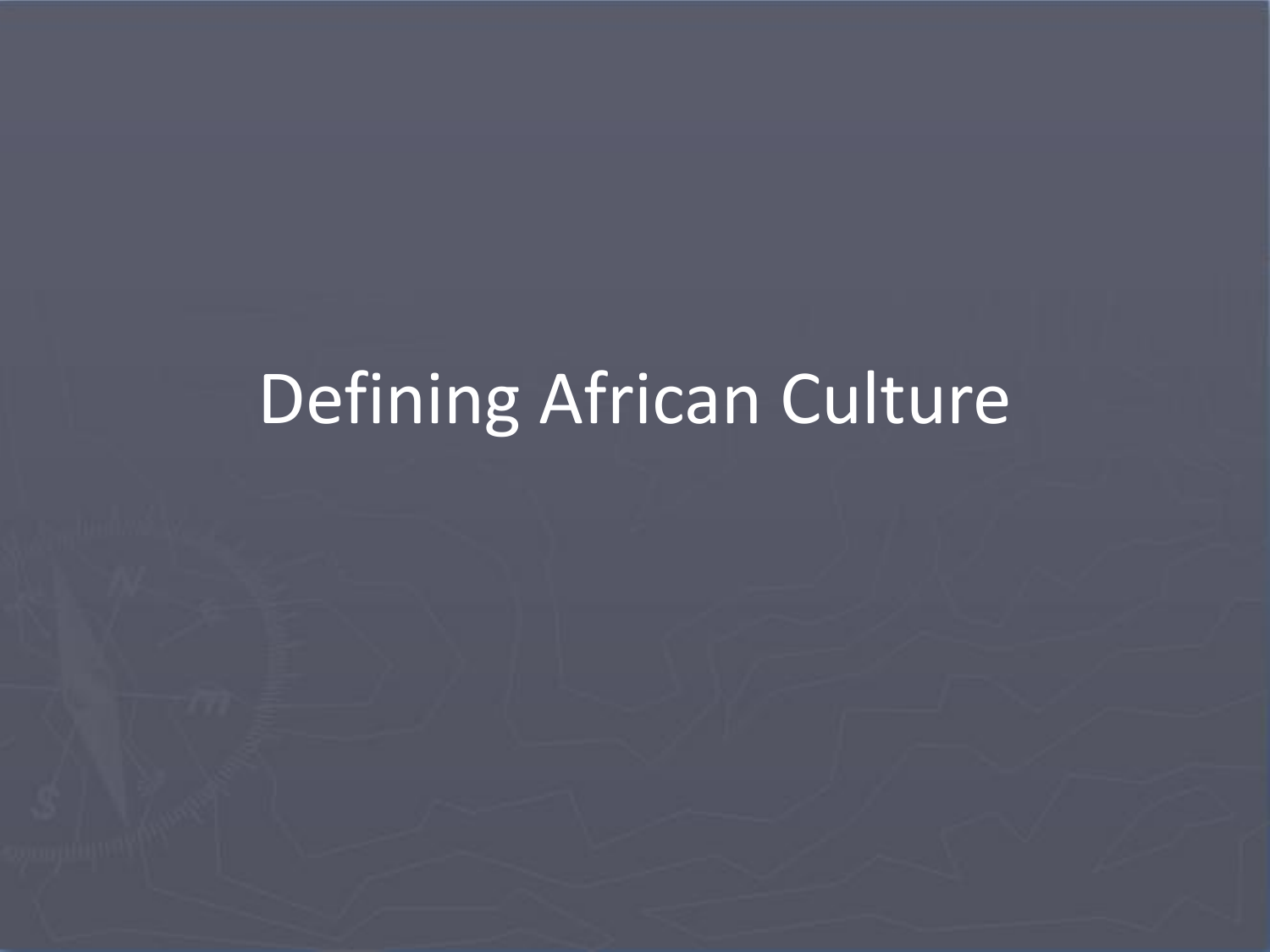### Introduction

• Just like pretty much everywhere else in the world the culture of Africa is a mix of local or foreign influences

– Heavy influence from Asia and Europe Historically

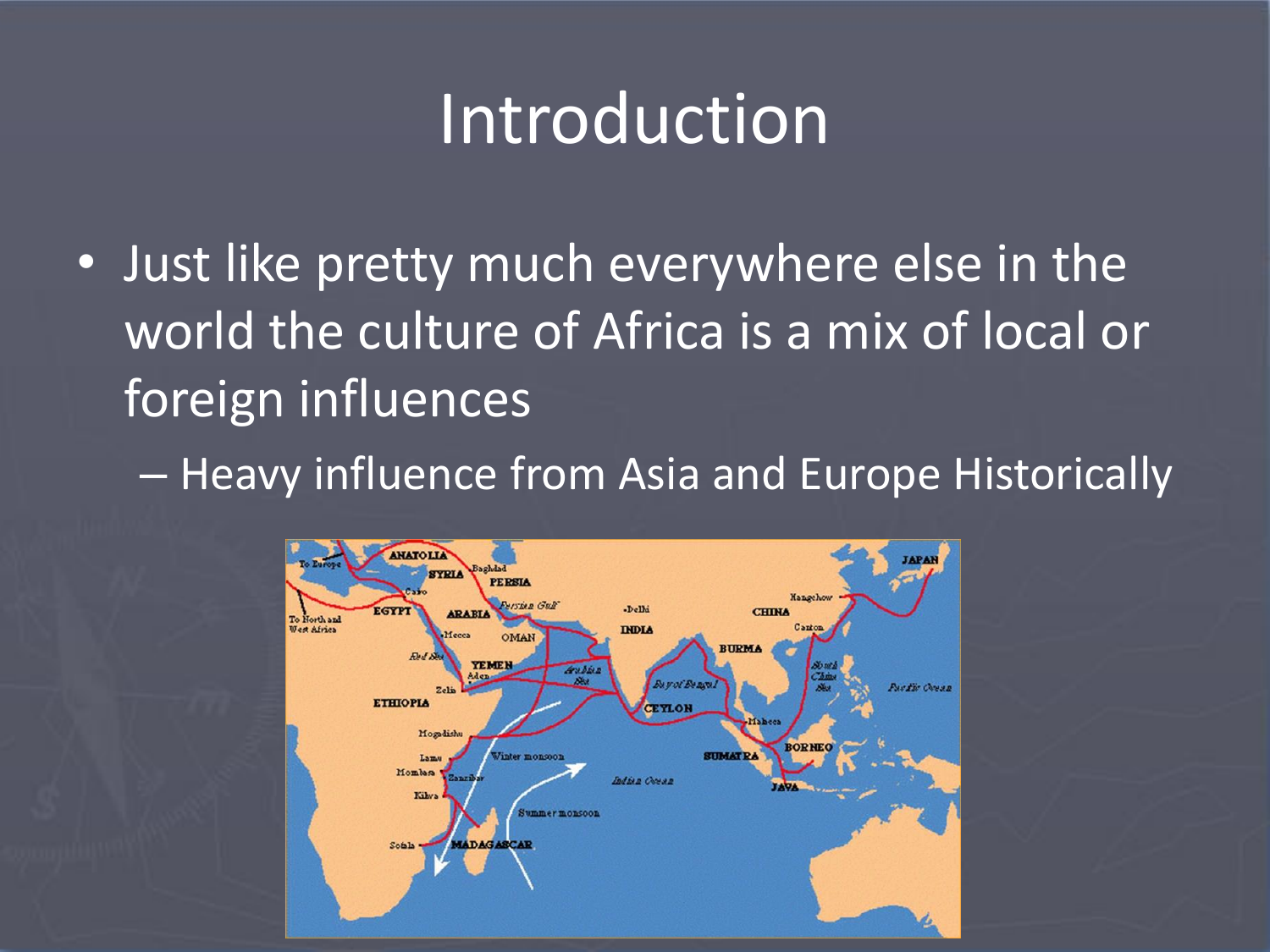# The Egyptians

- One of the oldest continuous civilizations in the world
	- Evidence of Agriculture about 7000 years ago
- Interaction and conflict with a number of other powers throughout history
	- Mesopotamians, Greeks, Romans, Arabs, Ottomans, and eventually Europeans

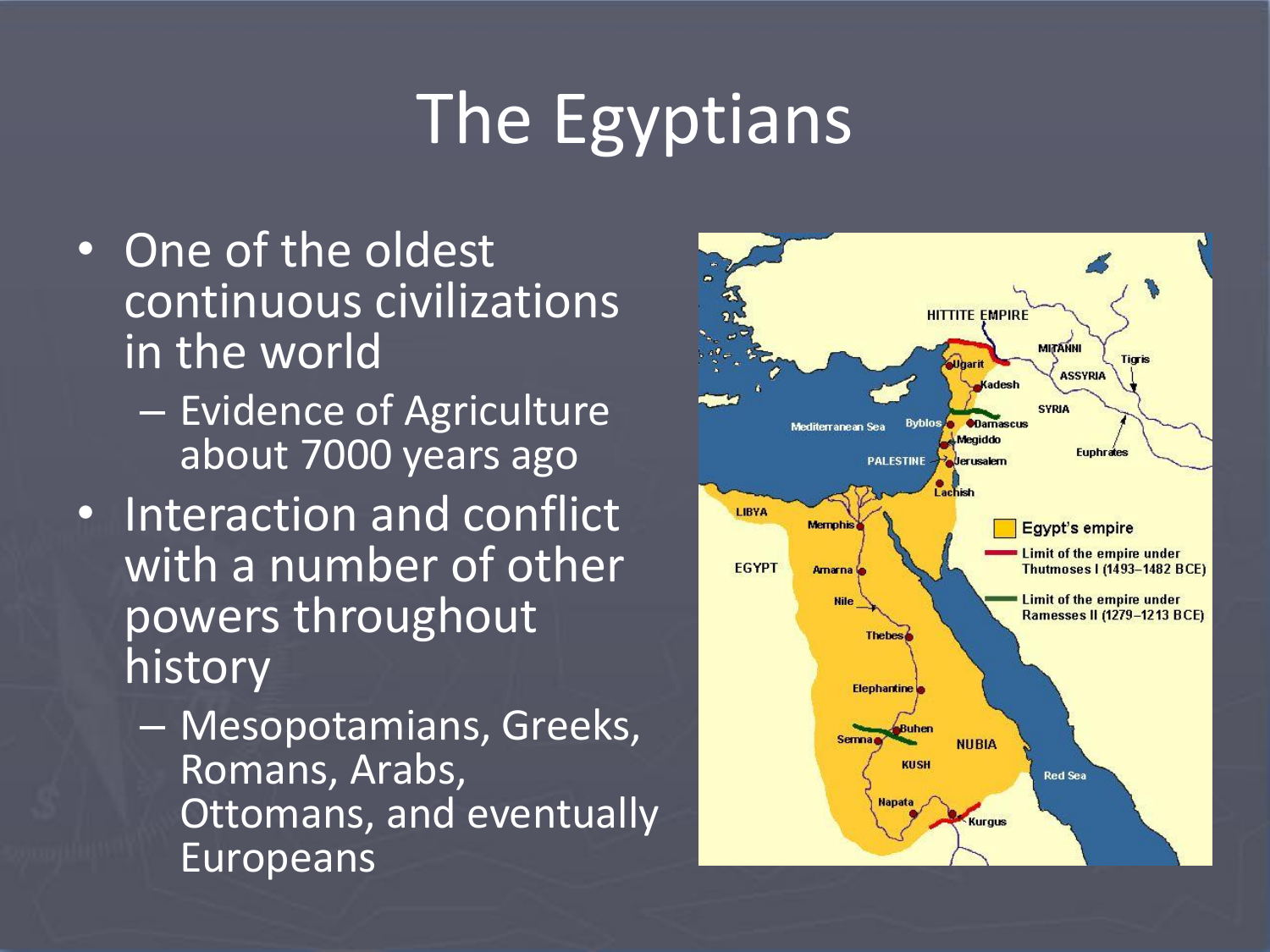# The Spread of Islam

- Beginning in the  $7<sup>th</sup>$ Century Muslims began pushing into Egypt and across North Africa
	- Economically beneficial for North Africans to convert to Islam and learn Arabic
		- More likely to get favorable deals with wealthy Arab merchants
		- Did not pay *Jizya* (Tax on non-Muslims)

![](_page_3_Picture_5.jpeg)

![](_page_3_Picture_6.jpeg)

Muslim Expansion in North Africa under the Umayyad Dynasty, 661-750 CE

![](_page_3_Figure_8.jpeg)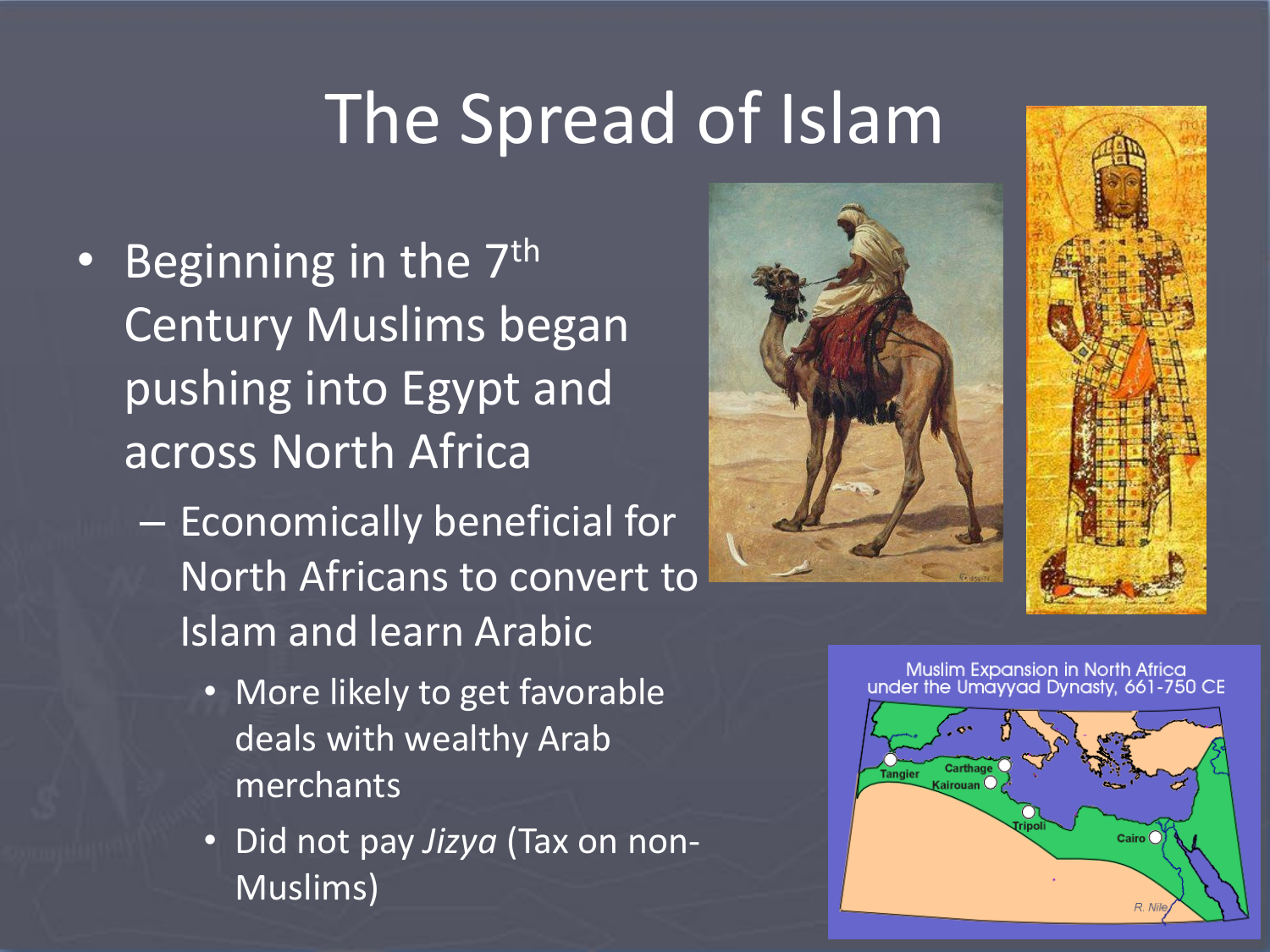### Trade and the Spread of Culture

### • Trans-Saharan Trade

- Brought goods from Middle East and Europe to south, brought slaves and gold north from Northern and Western Africa.
- Indian Ocean Trade
	- Connected Eastern Africa to Middle East, India, and China through Indian Ocean trade routes
- Encouraged the spread of Islamic and Arabic

![](_page_4_Figure_6.jpeg)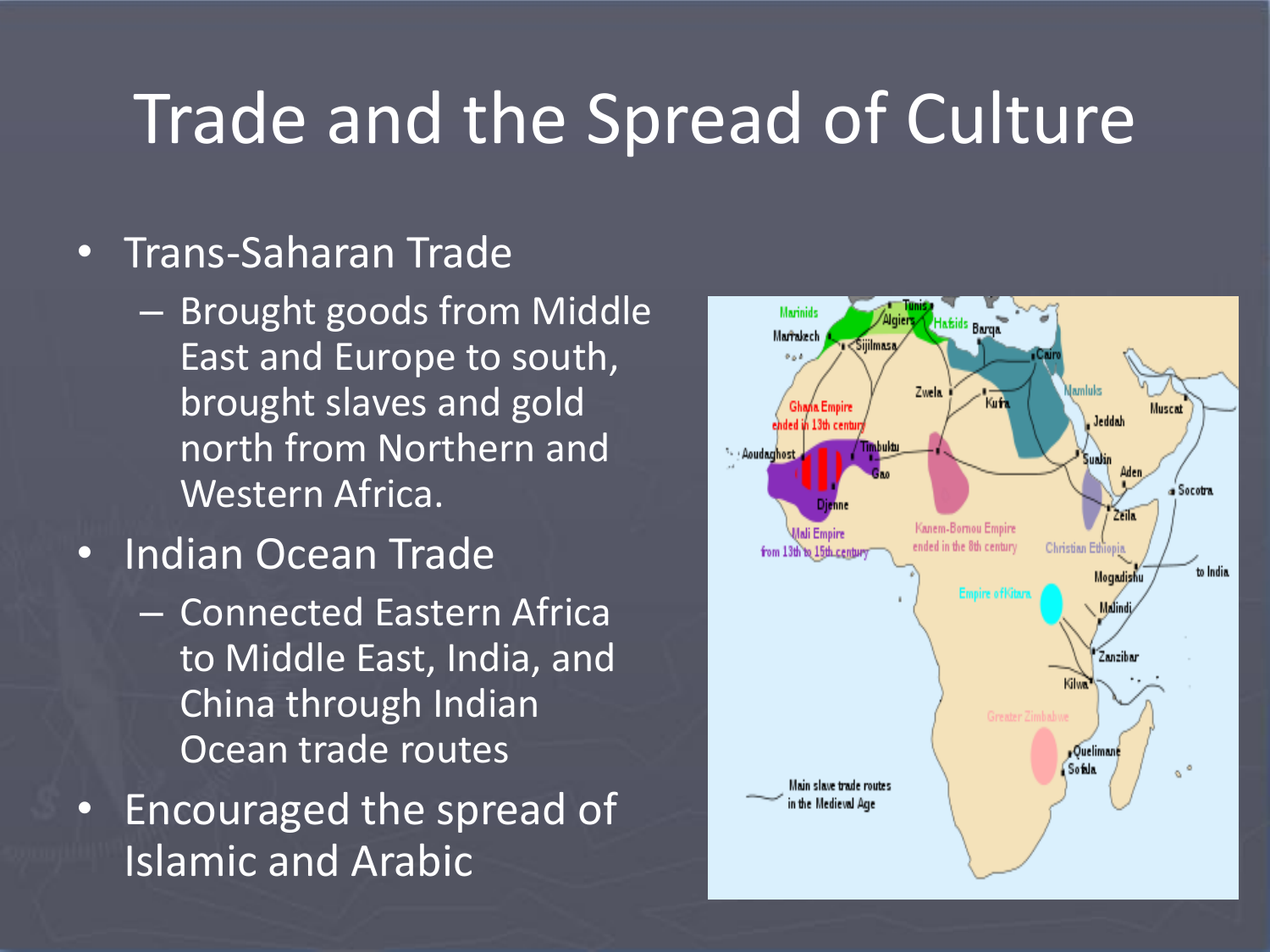# Influence on Languages of Africa

4

٠.

### LANGUAGE FAMILIES AND LANGUAGES OF AFRICA

![](_page_5_Figure_2.jpeg)

Bantu: Ganda, Kongo, Luba, Rwanda, Shona, Swahili, Tswana, Xhosa, Zulu

Non-Bantu: Fulani, Ibo. Mandingo, Mende, Mossi, Twi, Wolof, Yoruba

#### Nilo-Saharan

Kanuri, Masai, Nandi, Nubian, Nuer, and others

### Hamito-Semitic (Afro-Asiatic)

Amharic, Arabic, Hausa, Oromo (Galla), Somali, Tamazight, and others

#### Khoisan

!Khung, Kxoe, Nama, and others

![](_page_5_Picture_11.jpeg)

### Malagasy

### Indo-European

Afrikaans, English, and others

The language families and languages shown are not the only ones in a particular area and are not confined to that area.

![](_page_5_Figure_17.jpeg)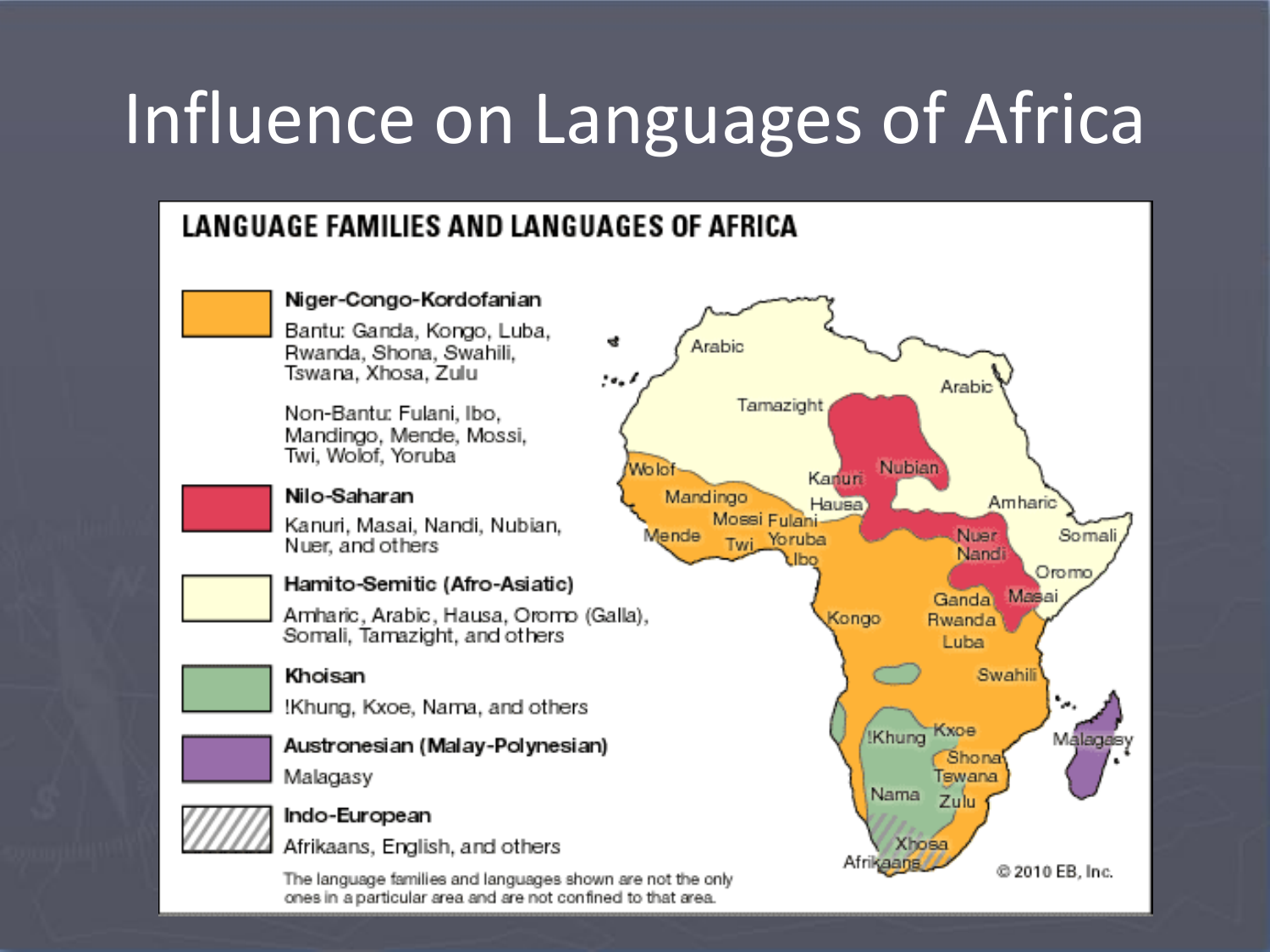## The Religious Split in Africa

- Christianity and Islam are still the two major religions on the continent
	- Some traditional religions still exist
- Religious division still source of many conflicts on the continent

#### Muslims and Christians in Africa

This map shows the ratio of Muslims to Christians in each country and province. The north is heavily Muslim, and the south is heavily Christian.

![](_page_6_Figure_6.jpeg)

Sources: censuses, demographic and health surveys, and the World Religion Database Pew Forum on Religion & Public Life, April 2010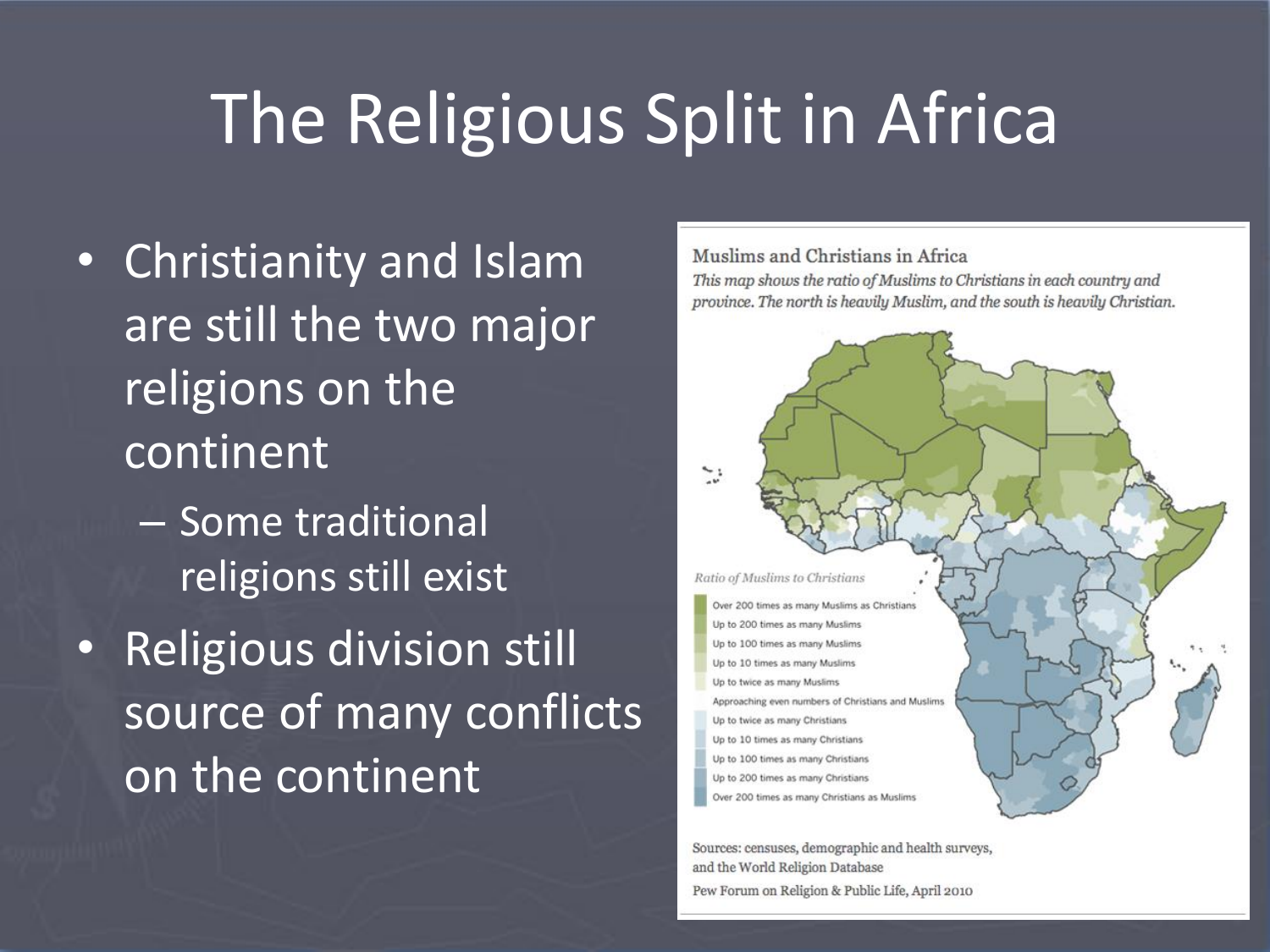### Pre-European Empires

- Africa was a patchwork of Empires with their own unique customs and traditions
	- Lots of evidence of rich cultures and a lot of interaction between cultures
	- Mostly oral traditions, a lot was wiped out during European colonization

![](_page_7_Figure_4.jpeg)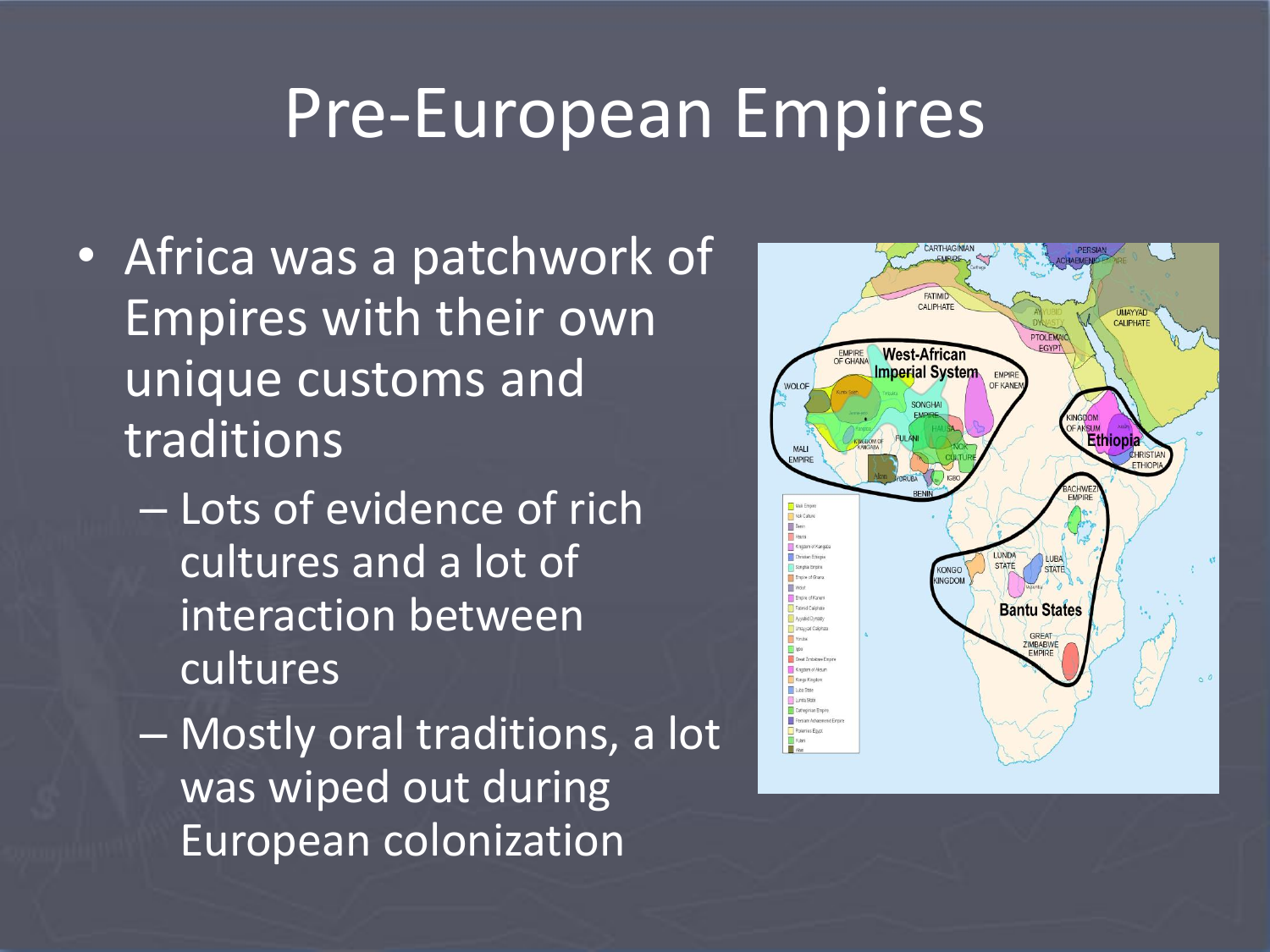### European Colonization

- In the 19<sup>th</sup> century Africa was divided among powerful European countries to begin the process of Imperialism
	- Heavy influence by Europeans beforehand
- Europeans very influential in molding of modern African culture
	- Most sub-Saharan countries have a European language as at least one of their official languages

![](_page_8_Figure_5.jpeg)